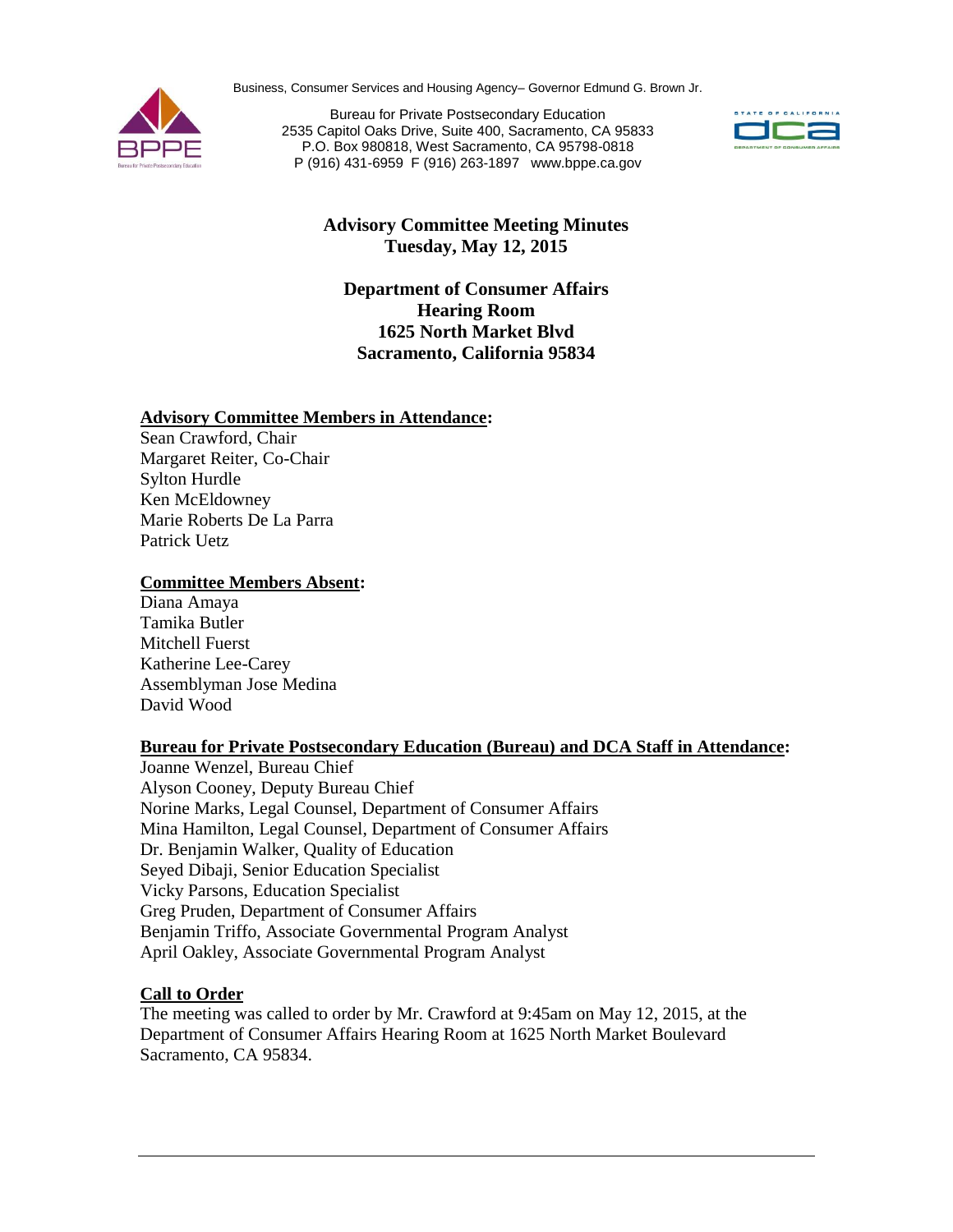# **Agenda Item # 1 - Welcome and Introductions**

Mr. Crawford welcomed the Advisory Committee, BPPE staff, DCA staff, and the public to the meeting. Staff counsel is noted as present.

## **Agenda Item #2 – Public Comments on Items not on the Agenda.**

 was present for loan discharge information. It was also noted that school staff was present to Ms. Wenzel stated that the Bureau works with all students who call in, and will take some who have Cal Grants, who are applying for STRF, and if there are any requirements that they no further public comments. Rigel Massaro, Staff Attorney with Public Advocates would like to thank the Bureau for their work with Corinthian students, and their use of social media to connect with students. She noted that students need more direct access to their former documents (enrollment agreements, student ledgers, retail installment contract, leave of absence, withdrawal). She also notes that she hopes that the Bureau supports AB 573. Ms. Wenzel responded by saying that Bureau staff was on location at the Corinthian schools, providing lists of approved schools, closed school guides, STRF applications, and that the US Department of Education provide transcripts and other documents. Ms. Wenzel stated that Bureau staff spoke with approximately 85% of students. She also expects to start receiving documents from Corinthian in the coming week electronically, and by the end of the month over 25,000 boxes of records. In regard to STRF claims, Ms. Reiter asked if the Bureau is doing anything for students who don't have all of the necessary documents needed to complete an application. items in lieu of other certain documents. Laura Metune, representative for Assemblyman Jose Medina, wanted to bring up for further discussion at a later time the issue of students continue their education at a Cal Grant eligible school. The comment was noted. There were

# **Agenda Item #3 – Approval of Minutes- February 18, 2015**

 passed). Mr. Crawford asked for any additions or corrections to the minutes. Mr. McEldowney moved to approve the minutes, Ms. Reiter seconded the motion. (McEldowney: Aye; Hurdle: Aye; De La Parra: Aye; Crawford: Aye; Reiter: Aye; Uetz: Aye. No Nays. Motion

## **Agenda Item #4 – Remarks by Awet Kidane, Director, Department of Consumer Affairs**

 thanked the Task Force for thinking outside of the box, and for the work they have put analysis, and BreEZe. He also made comment on AB 573, that the Bureau is reviewing it. stand on the bill. There were no further questions. Mr. Kidane thanked the public for comments, and the tireless work of the Bureau. He also forward so far. Mr. Kidane also noted that there was a roundtable last week to address STRF, complaint backlog, licensing backlog, compliance inspections, workload and process Ms. Reiter commented that she supports AB 573, and asked Mr. Kidane to take a public

# **Agenda Item #5 – Explanation of the Compliance Inspection Procedure**

 a list of items to be sent to the Bureau, with the school given three tentative dates to select their on-site visit. The Inspector then visits, and provides a Notice to Comply for any Wayne Brenner, Compliance Manager, for BPPE provided an overview of the compliance inspection process. The compliance inspection process starts with a notice to the school, with deficiencies. The institution has 30 days to complete the Notice to Comply. If not taken care of in 30 days it is recommended for citation. The Notice to Comply is a permanent record posted on the website. Within three days of inspection the final report is completed. Ms.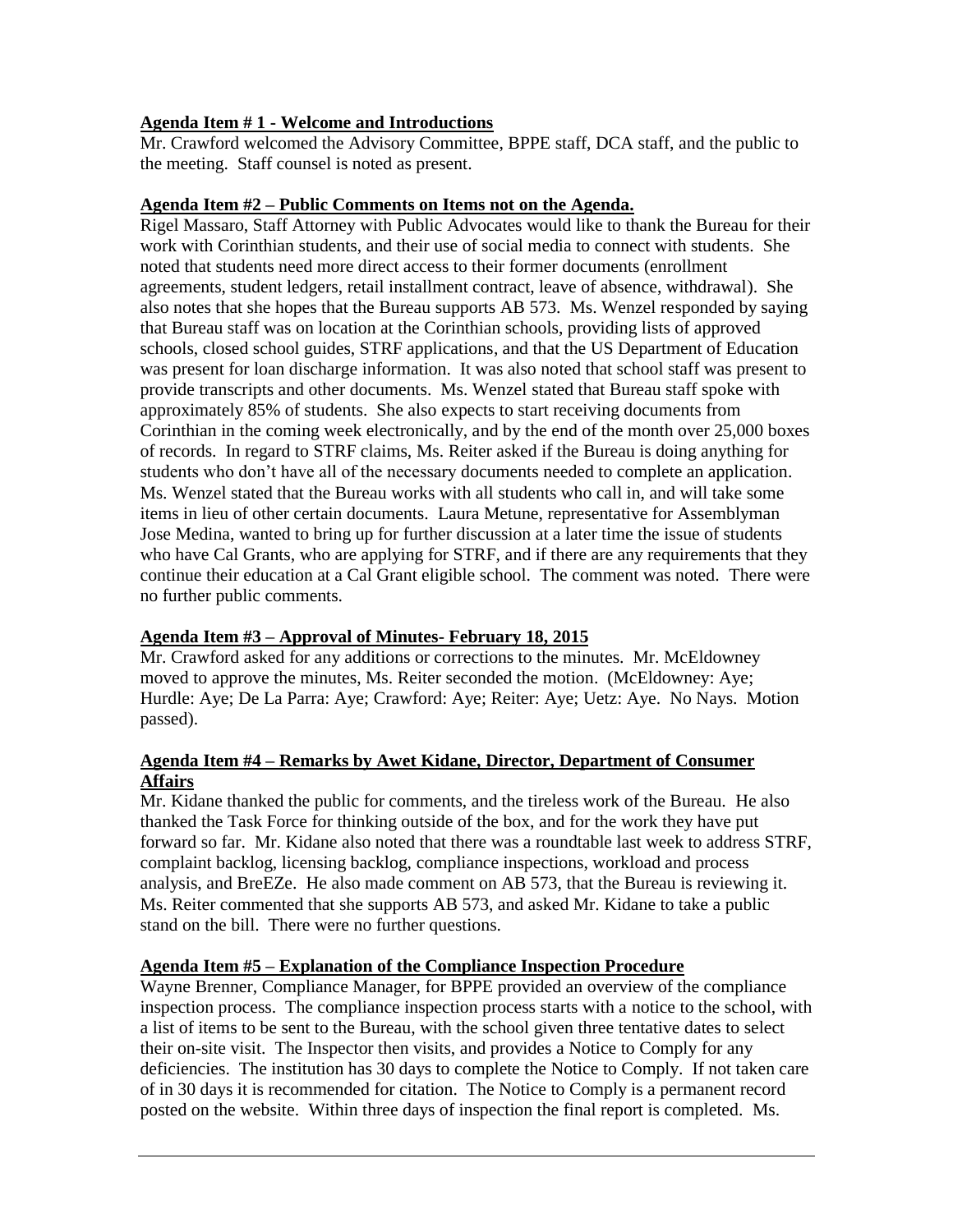they are picked at random. Ms. Reiter again emphasized her question; Ms. Wenzel stated that these procedures are not public, because they do not want the schools to know. Ms. Metune asked if there is a way to fix the backlog of big problems, it seems that much time is differentiation between compliance and investigation units. Ms. Reiter asked if statute that states there can't be an inspection and investigation at the same time can be referenced. Ms. on how many schools are sent a letter asking for documentation per year. Ms. Wenzel stated that it is around 20%. Ms. Reiter recommended that this be reviewed at a later time to see if it can help with backlog. There were no public comments. Reiter inquired if there are additional procedures that guide the inspector to pull a certain number of random files, interview a certain amount of students, view random classes, etc. (non-facial defect items). Mr. Brenner stated that when the inspector gets to campus they speak with administration, and ask for a list containing 24 months of student information, and spent fixing small problems, while the big ones get sent off to enforcement. Mr. Brenner answered that often the Bureau representative visiting the school will work with the administration on site to clear up deficiencies, to help minimize backlog. Ms. Wenzel stated that when there is an anticipation of major violations, there will be two individuals sent out, one compliance inspection, and an investigation. Ms. Metune asked if other Bureaus have a Wenzel provided California Education Code Section 94936(a). Mr. McEldowney inquired

#### **Agenda Item #6 – Update on the Progress of the Task Force on High-Demand Technology Fields Established Pursuant to California Education Code Section 94880.1**

 preliminary, but they may include a peer review process. Ms. De La Parra added that speakers from SBA and the Governor's office will be providing assistance. There was no public comment. Mr. Crawford provided an update on the May 11, 2015 Task Force meeting. The three statutory charges were discussed, and that definitions were discussed. There will be subject matter experts, and employers that will come and provide expertise to the Task Force. The next meeting will be in June, or July depending on availability of speakers. Ms. Reiter asked if the Task Force will be looking at regulatory changes. She also asked for more details on the creative ideas that were referenced by the Director. Mr. Crawford said they are very

#### **Agenda Item #7- Bureau Operations Update**

#### **(a). CPS HR Consulting Review-Alyson Cooney**

 moved to five years, and it seems that the Bureau is only inspecting schools every five years. The goal of the extension was that problem schools could be visited more frequently, without the need for every school to be visited more frequently. Ms. Cooney stated that there will be an Annual Report Unit that will work with the Compliance Unit. She stated that Ms. Johnson Alyson Cooney, Deputy Director, provided an overview of the CPS Interim Report. The report is not final, but the Bureau has started implementing recommendations that have been made. Ms. Reiter commented on the portion of the report that stated there needs to be more staff working with Annual Reports, and SPFS. She recommended further discussion on how the Bureau can address this. She also commented that inspection timelines have been will address the second comment. Mr. Crawford asked why complaint data wasn't as up to date in the report, as other data. Ms. Wenzel stated that it was the first part of the report completed, so it's older data.

#### **(b). Student Tuition Recovery Fund- Alyson Cooney**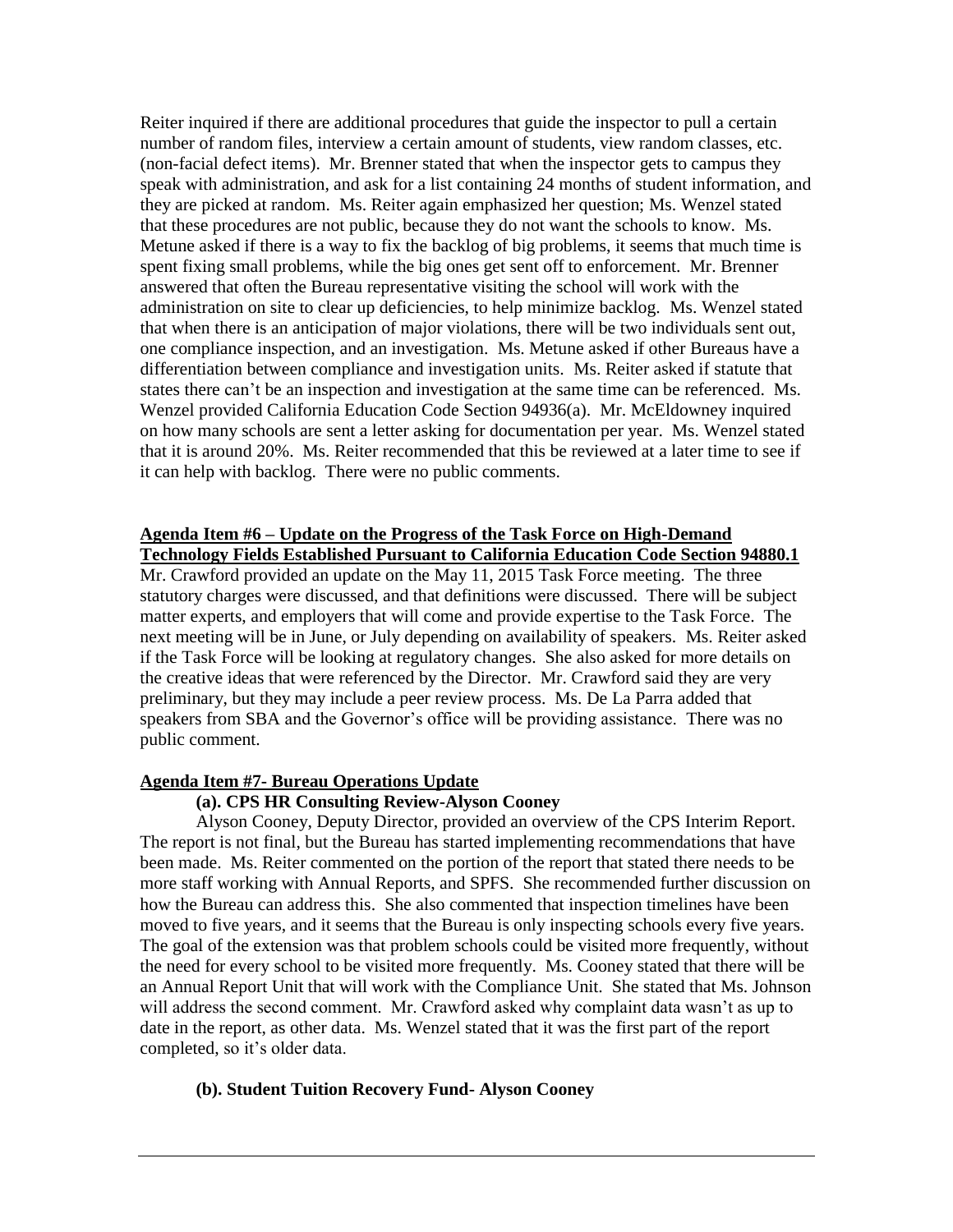\$150,000 since the last Advisory Committee meeting. STRF balance is currently at the most common reason is that the student did not suffer an economic loss. Ms. Reiter been difficult to tell. Ms. Reiter recommended that there be a legal review of how the Bureau can insure that student's loans are cleared completely through STRF. There are 110 STRF applications in active review, 23 are pending loan discharge information, 62 are pending additional information from students, and 25 are from Corinthian students. Since the last meeting, there have been four school closures, totaling eighteen campuses, affecting 4,036 students. There have also been 23 approved STRF claims, totaling approximately \$28 million. Mr. Crawford asked for the age of the oldest STRF application, Ms. Cooney did not have the information but stated she could provide it. Ms. Reiter asked about the 15 STRF denials, and the common reasons they are declined. Ms. Cooney stated followed up on last meeting's comments asking about student loans being sold when the lender stated that they will not collect on the debt. Ms. Cooney and Ms. Wenzel stated they have done research, and have not found any situations where this is applicable. However, it can be difficult to have third party lenders provide loan discharge information, thus it has

#### **(c). Licensing Update- Leeza Rifredi**

 Leeza Rifredi, Licensing Chief, BPPE provided an update on Licensing backlog numbers. Currently there are 787 applications in queue (down 100 from last Advisory inquired on the age of the oldest application. Ms. Rifredi did not know the exact age, but can still operate while their application is being reviewed. Ms. Rifredi stated that the Committee meeting); 508 being actively worked, and 279 pending review. Since July 1, 2014, there have been 896 applications processed, with 143 being denied. Mr. McEldowney is aware of applications from 2013. Mr. McEldowney followed up by asking if schools majority of backlog is renewal of non-accredited schools (with some new applications), and that if the renewal application was submitted prior to the expiration date the school can continue to operate.

#### **(d). Enforcement Update- Yvette Johnson**

 investigations. There are currently 1083 pending complaints, with an average of 61 received complaints are internal referrals. Some process improvements that the Enforcement Unit has been working on include a new complaint prioritization model. There is now a spreadsheet that automatically go to field investigators, high priority complaints that go to desk investigators, and routine complaints that are sent to the complaint resolution program at Yvette Johnson, Enforcement Chief, BPPE provided an update on complaint complaints per month, and an average closing 46 per month. Approximately 1/3 of the that gives a risk assessment based on complaint information. There are urgent complaints DCA.

 inspectors now handle the process from beginning to end. They are also looking at previous comments that there have been discussions on creating an Annual Report Unit and will fill in gaps in the prioritization spreadsheet. In the first month of using this Ms. Johnson also provided an update on the Compliance Unit, stating that inspection times have decreased from over 200 days, to about 68 days. This is due to the fact that field prioritizing inspections based on CEC Section 94941. Ms. Johnson referenced Ms. Cooney's which would help look at the School Performance Fact Sheets. Ms. Wenzel added that the prioritization spreadsheet went live on May 1, 2015. Right now there is extensive time being spent backfilling data mandated by SB 1247. They are also looking at better automation for the annual report process, as well as a bridge system that will pull back end annual report info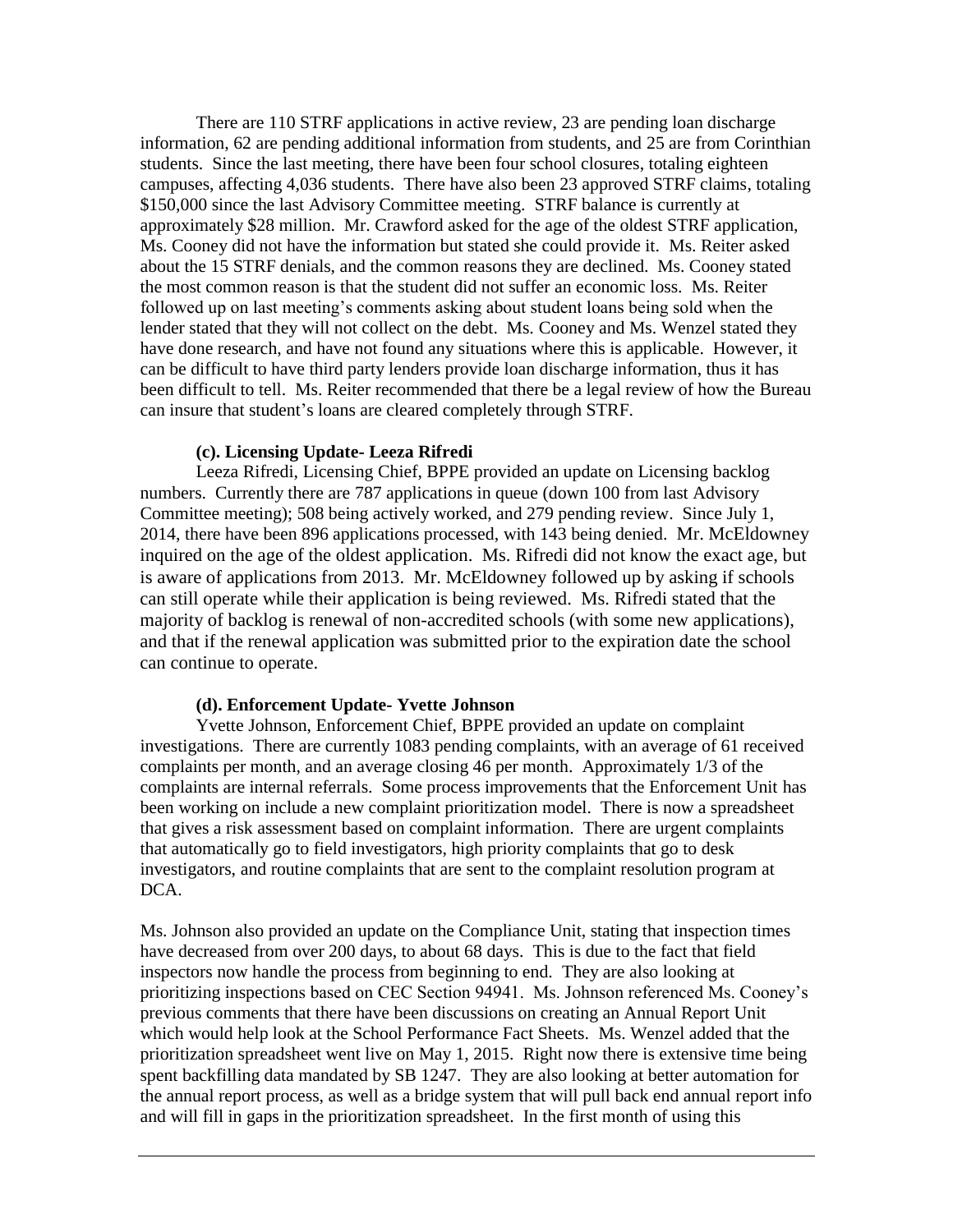has been due to the complaint resolution program at DCA for lower level complaints. Ms. the Attorney General's office, and that the next training will be conducted in June for report the compliance workshops. Ms. Johnson stated there is a survey that is provided, and that the new priority spreadsheet takes into account if a school has attended one of these workshops. spreadsheet, and see if it would be applicable to the peer review process. Ms. Reiter asked Johnson stated they are from the licensing unit. Mr. McEldowney asked if there will be increased staffing in the Bureau. Ms. Wenzel stated that the increased outcomes have been a spreadsheet, the Bureau was able to double the number of complaints that were closed. This Reiter asked if there will be a spot check process to ensure schools are reporting accurate data on the annual reports. Ms. Johnson stated that this will be included in the procedures that they are working on. On March 20, 2015and April 3, 2015 investigations had training with writing. Mr. Crawford asked if there has been any tracking for exit data from participants in Ms. De La Parra asked if the Task Force could gain access to the compliance prioritization what part of the Attorney General's office the training individuals are coming from. Ms. result of process improvements, especially in the licensing unit. There was no public comment.

#### **Agenda Item #8- Regulatory Update and Review**

**(a). Compliance Inspection and Complaint Prioritization (Title 5, California Code of Regulations Sections 75200 (proposed changes), 75210 and 75300 (new))**  Section 75200: Mr. Crawford opened the floor to the AC for comments or questions. There were no questions, or comments.

 site inspection. Ms. Wenzel stated that it is the current inspection date that is posted. Mr. Ms. Wenzel stated that it can be posted in several places, but it must be in a conspicuous Section 75210: Ms. Reiter asked which inspection date is posted on the website for a school's McEldowney asked if the Bureau can post notification at the school for a week or two before the inspection, along with inspector contact information so students can speak with the Bureau about the school. Ms. Johnson stated that the inspector posts notices during the inspection, and passes out notices as well. Mr. McEldowney requested a copy of the notices. Ms. De La Parra asked how frequently inspectors are approached by students. Ms. Johnson stated not often, but they do receive feedback through the student survey. Mr. Crawford requested a copy of the student survey, and notice be sent to the Advisory Committee. Mr. McEldowney asked if there is a requirement for where the notice is placed for students to see. location.

 Section 75300: Mr. Crawford stated that the term "complaint types" should potentially be "complaint subjects". Ms. Reiter recommended leaving "complaint type" all together. Item five was clarified to mean offering programs that are not approved by the Bureau. There is Bureau from her organization Public Advocates. She noted that there are a lot of online institution. Ms. Massaro also requests that the school or the Bureau send inspection findings legal referrals, and that financial harm to students be the number one priority for the Bureau public comment from Rigel Massaro, who suggests changes from a letter that was sent to the students who will not see an inspection notice, or students who may have recently left the to current and former students, that the posted notice list refund rights and information for when it comes to complaints. Mr. McEldowney requests to have this letter sent to the Advisory Committee.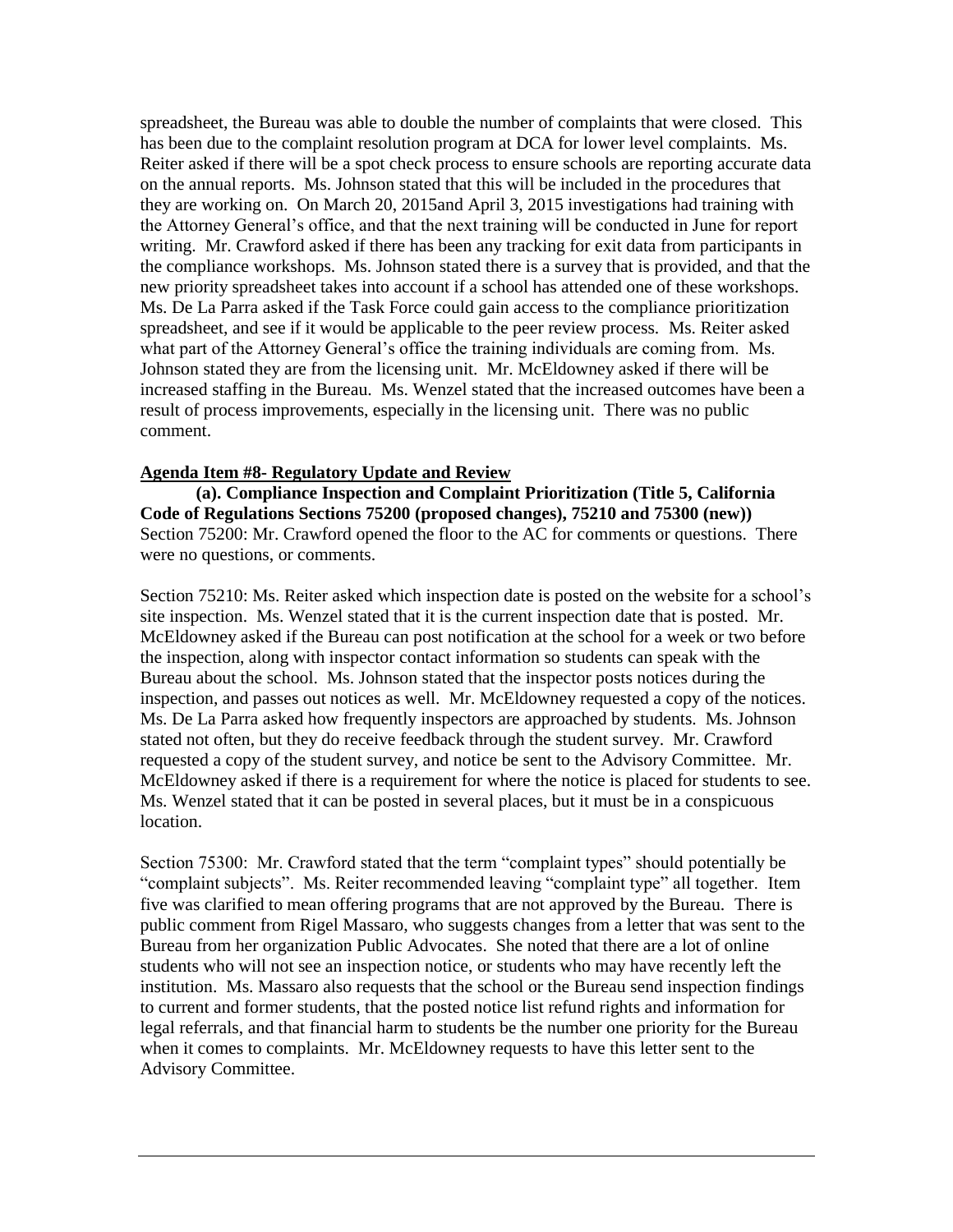not under the penalty of perjury (which students have to do). She recommends that the **(b). Student Tuition Recovery Fund (Title 5, California Code of Regulations Sections 76000, 76020, 76120, 76130, 76200, 76210, 76212, and 76215)**  76000: Mr. Crawford noted the use of the word qualifying, over the word approved. Ms. Reiter noticed that the school needs to provide documents to "the best of their knowledge", schools have the same responsibility. Mr. McEldowney asked if online students who reside in a different state are eligible for STRF, Ms. Wenzel and Mr. Crawford stated they are not, and that that is noted in their enrollment agreement.

 types of economic loss than what is stated in statute. Ms. Wenzel noted that it states loss of 76020: Mr. Crawford opened the floor for comments. Ms. Reiter asked if there are other education opportunity. Mr. Hurdle asked why there was a removal of so much information in this section. Ms. Wenzel said that is has been included in statute, and no longer needs to be in the section.

 Wenzel stated that there is a floor and a ceiling that institutes the change. 76120: Mr. Crawford opened the floor for questions, or comments. Mr. McEldowney inquired that the STRF assessment was zero dollars due to reserve funds; Ms. Wenzel confirmed. Mr. McEldowney asked how often the STRF assessment is reviewed; Ms.

 note to review. Mr. Crawford also made note of subsection (c) and that there may need to be a revision due to students who were previously enrolled, and have recently reenrolled. Ms. 76130: Mr. Crawford requested clarifying language in sub-section (a)(2). Ms. Wenzel made Wenzel stated that she would review the language.

 who were never provided an enrollment agreement? Ms. Wenzel stated that they have not doesn't have any of the supporting documents. Ms. Wenzel agreed that there could be more students as it seems complicated. Ms. Wenzel stated that the application is fairly straight forward, and that if students call a STRF analyst they will be told to send in what they have, Mr. McEldowney recommended looking at the amount of STRF claims, comparing them between current numbers, and claim numbers at the time of the next Advisory Committee a claim, versus other scenarios which give up to two years. She recommended that they remain consistent. Ms. De La Parra agrees. 76200: Ms. Reiter has a question on sub-section (b,) how does the Bureau handle students run into this situation. Ms. Reiter rephrased her question, asking what happens if the student lenient language included in the sub-section. Mr. Uetz noted that sub-section (c) seems to clarify this issue. Mr. McEldowney asked how this information will be communicated to and the analyst will work with the student to figure out what additional items they may need. meeting. Ms. Reiter referenced sub-section (b)(2), in regards to students have 45 days to file

 may be addressed in this section as well. 76212: No comments. 76210: Ms. Reiter requests that sub-section (b) be revised to provide information on the full compromise or write off with the lender. She also asked for clarity around sub-section (e) in regards to if the economic loss. Ms. Wenzel noted that Ms. Metune's comments from earlier

 allows for it. In sub-section (b) Mr. Crawford stated that the edits have removed some clarity 76215: Ms. Reiter asked for more straight forward language in sub-section (a), if statute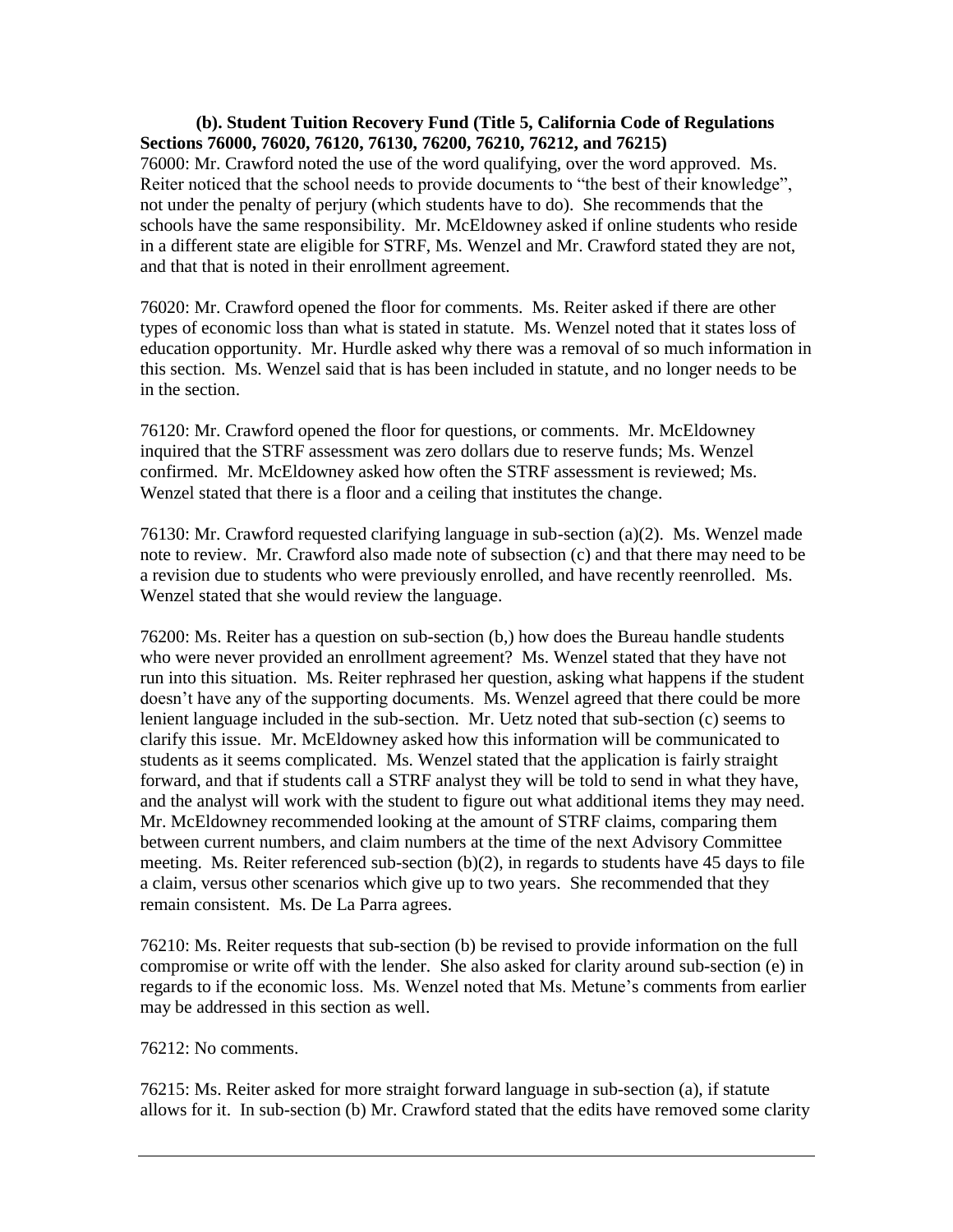and context, and that it may need to be edited. He also noticed that in sub-section (b)(6) there are some inconsistencies with the language, and made recommendations for minor changes.

Public Comment: Robert Johnson, California Association of Private Postsecondary Schools, referenced sub-section 76215(b)(6), and how court is defined (in the context of a Public Attorney General, county counsel, city attorney, or private attorney). Ms. Wenzel stated that she will make note. Ms. Reiter recommended taking a look at statute, and making changes to simplify the language. Mr. McEldowney asked if disclosures are required to be provided in other languages if the school is promoting in languages other than English. Greg Pruden, DCA, noticed in sub-section 76000(c) that there is a typo.

### **(c). Student Tuition Recovery Fund Rate Change (Title 5, California Code of Regulations Section 76120 (a))(Consideration of imposing an assessment)**

pending legislation that would raise the ceiling to \$50 million, and a floor of \$45 million. pending legislation that would raise the ceiling to \$50 million, and a floor of \$45 million. Ms. Wenzel is seeking recommendations on what the STRF assessment should be raised to. cost the fund \$26 million. The Bureau cannot collect assessments until it drops below \$25 Ms. Wenzel stated that there is no way to know. Ms. Reiter recommended that when the fund drops below \$25 million; start with a small assessment that can be quickly ramped up. more consistent number. Mr. Uetz recommended that there needs to be a contingency plan in Ms. Reiter disagreed, and thinks the fund should be managed by the Bureau. Ms. Wenzel asked if there is a number that is more agreeable than a range of \$1.50-\$2.50. Mr. Ms. Wenzel stated that the Bureau has a cap of \$25 million and floor of \$20 million; currently the assessment is zero. There is anticipation that there will need to be a reinstatement of the assessment due to Corinthian closures. It is also noted that there is The Bureau anticipates that with the upcoming claims, based on average claim amount, it will million. At \$2.50 per \$1000 per student, the Bureau collected approximately \$20 million in two years. Ms. Reiter asked when it is anticipated that the fund will drop below \$25 million; Ms. Wenzel stated that there really isn't a "quick ramp up" seeing as institutions need to change their enrollment agreements, and other disclosures. In that regard, the Bureau needs a the event legislation passes, but until then deal with what we have. Ms. Wenzel asked for a range that the Advisory Committee would be comfortable with using. Mr. Crawford recommended between \$1.00 and \$2.50. He also asked if funds from the General Fund can be used, seeing as students who did not pay into STRF are going to be benefiting from it. McEldowney recommended an assessment of \$2.50 due to potential declining enrollments.

 and if that can be used towards STRF. Mr. Johnson also wanted to know how the STRF floor/ceiling is created; he believes that history has shown that it is an arbitrary number. He loans (federal not private) to minimize STRF impact. Mr. Johnson also referenced that the Heald students are probably not legally eligible for STRF funds, due to the assessment being Public Comment: Robert Johnson, asked where the \$3 million that the Governor borrowed is, also wants to know if it is possible to have the Federal Government forgive a number of the a tax, and Proposition 26. Ms. Reiter asked if schools will be more comfortable starting at a low amount, knowing that can be raised in 6 months to a year, or start with a consistent higher amount. Mr. Johnson said to start with a lower amount. Mr. McEldowney asked why STRF assessments are paid by the students, and not the institutions. Ms. Reiter stated that it has been this way since the early 90's. No final comments from Advisory Committee members. No further public comment.

#### **Agenda Item #9- Adjournment**